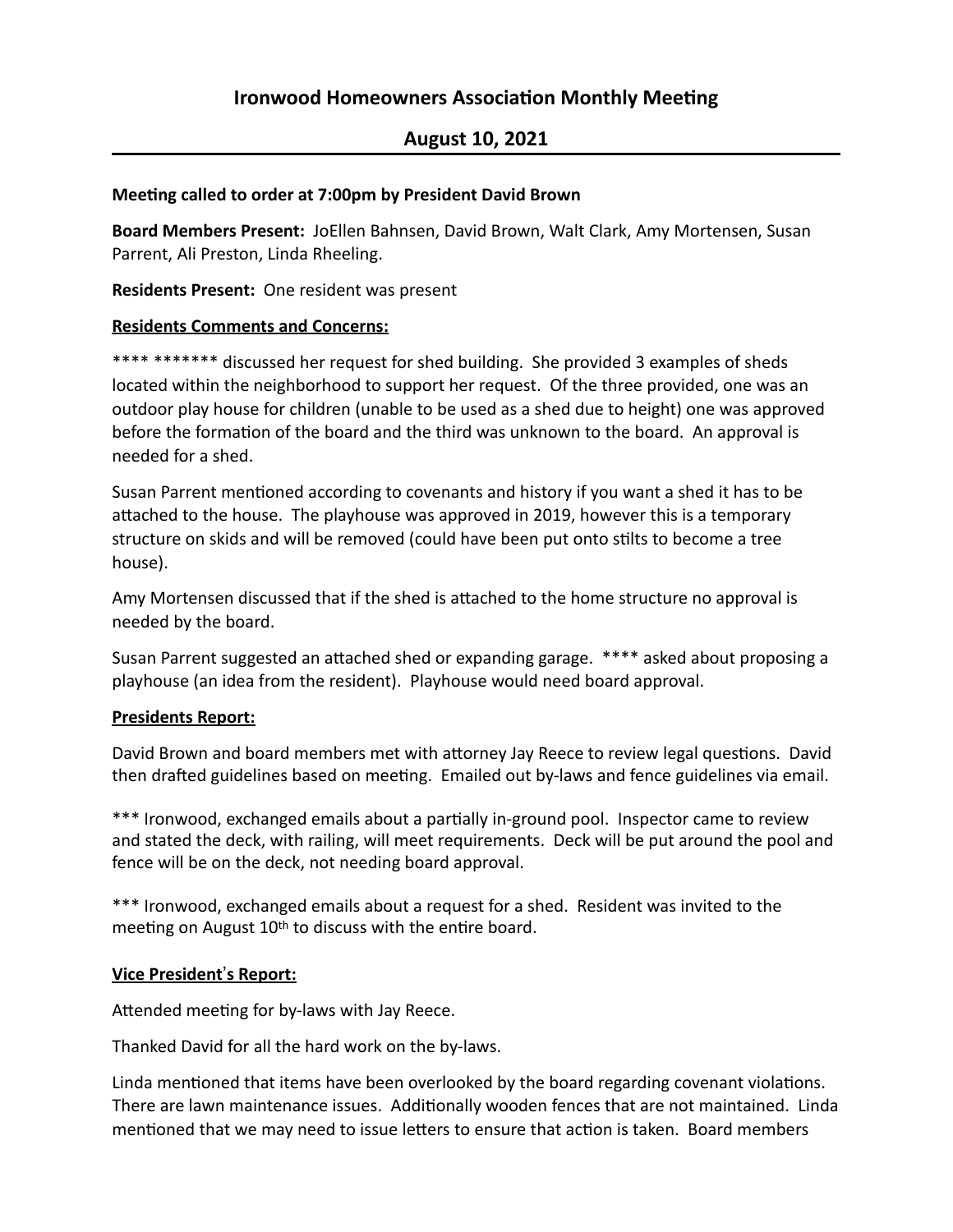agree that there are some properties that need maintenance. It was discussed to put notification within a quarterly newsletter as a reminder to residents.

### **Secretary**!**s Report:**

The minutes of the July 8, 2021 Monthly Meeting were presented. Motion was made and seconded to approve the meeting minutes with corrections (Bahnsen/Rheeling). Motion carried, none opposed.

### **Treasurer's Report:**

JoEllen Bahnsen reported income of \$115.56 and expenses of \$2,995.38 reported at the August meeting.

Reviewed the current bank statement.

Treasures report was received and filed.

### **Beautification Report:**

No updates on the signs. They are planned to be installed around September or October.

### **Communications Report:**

Website Report – David Brown mentioned there may be a need to expand the website storage. David will do additional research and bring findings to the September meeting if expanding of storage is needed. JoEllen Bahnsen mentioned there would be funds for the anticipated expense.

September Newsletter – will be sent after Labor Day. Send in articles to Ali by August 20<sup>th</sup>. Ali requested stamps for the new mailing.

### **Covenants Report:**

Trailer is still out at \*\*\*\* Foxwood for resident \*\*\*\* \*\*\*\*\*. A letter was sent on  $6/19/19$ ,  $8/28/19$ . Reappeared  $2/2020$  and the town sent a letter on  $6/16/20$ . The trailer has reappeared. Based on review of past events, we have not had a redundant situation with the current board. The town can only tell the resident the trailer cannot be in the driveway. According to our covenants it cannot be on the side of the garage. Town will issue another letter, if the trailer is moved to the side of the house the Board will issue one more warning before turning over to the lawyer.

\*\*\* Ironwood, garbage bins in front the garage. The town will issue a letter. If the bins are moved to the side of the house and still in view, then the Board will issue a notice as it relates to the covenants.

\*\*\*\* Ironwood, garbage bins on the side of the house. The town will issue a letter.

\*\*\*\* Ironwood, it was mentioned a lot of items are on the west side of the home. A wooden ice chest is on the side of the home. No letters will be issued at this time as there are no covenant violations currently.

### **SUV/Government Report:**